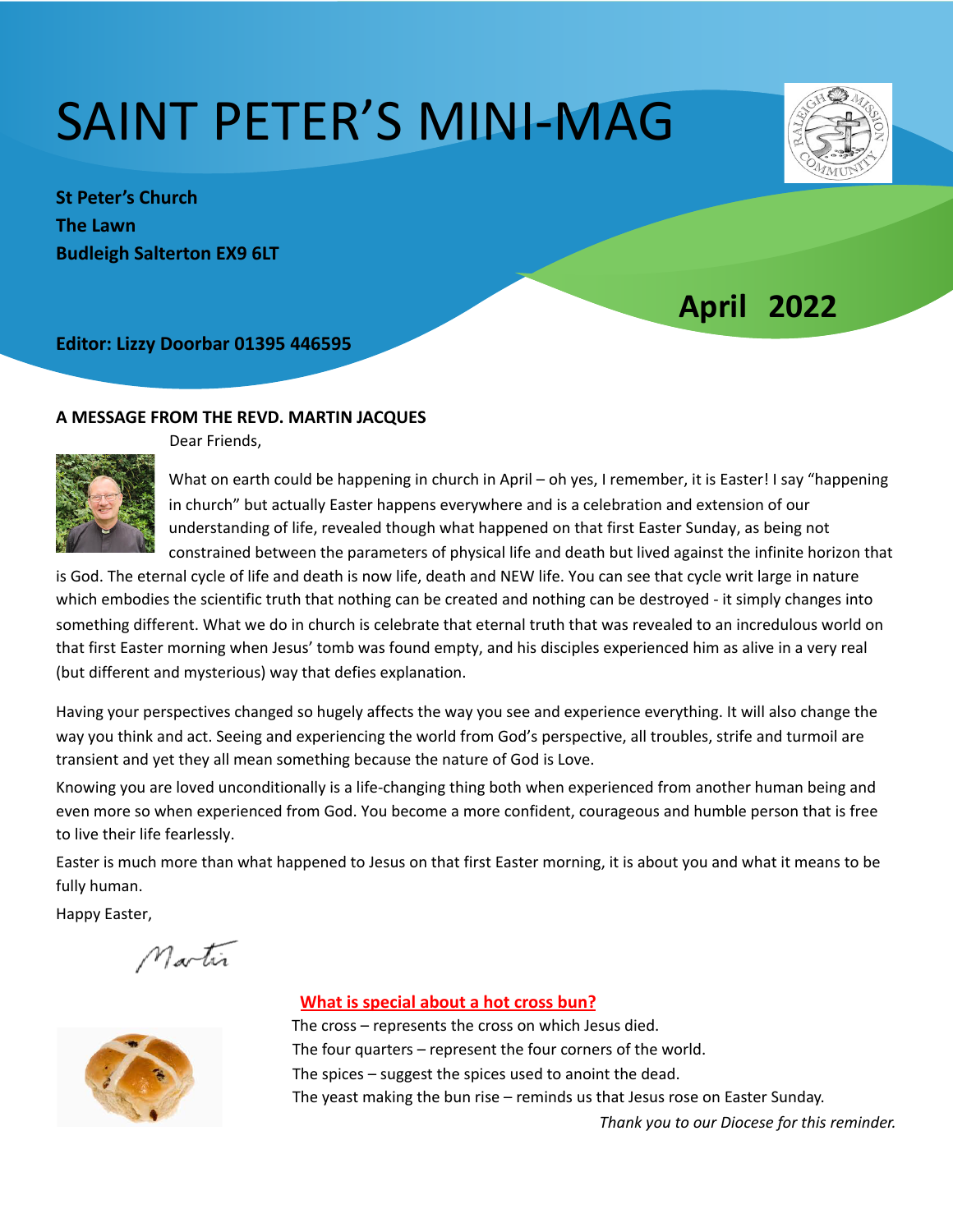### **Additional Easter Services**

We shall be observing a service of Compline each evening on Monday, Tuesday, Wednesday and Thursday during Holy Week, at  $7$ pm. This is an ancient service having its roots in the  $6<sup>th</sup>$  century and was a part of the monastic tradition of praying at set hours. The name "compline" comes from the Latin word Completorium because traditionally it completed the day. In monasteries it usually introduced the "Great silence" that was observed until daybreak. It is a simple, short, quiet, no-frills restful service and is much loved by those who know about it. A chance to reflect at the end of a busy day. In addition, on Good Friday we shall be having our service of Reflections at 3 pm.  $\blacksquare$  and the state of the state of the state of the state of the state of the state of the state of the state of the state of the state of the state of the state of

*\*\*\*\*\**

**The Disabled Door** Ever since the disabled door was installed it has been maintained by the original installers. This has not proved satisfactory as well as being a huge expense. They are based in West London so it was a long trip for most of their engineers. We have now found a Devon firm with properly trained engineers regularly in the area. They have promised to attend promptly if we do get a problem and offer to talk us through issues over the phone. It is important, please, that we all use the push pads rather than try to force the door open, which upsets it. Also, that those locking up turn off the power and lock the security bolt. Many thanks. **Accomoly 10 and 10 and 10 and 10 and 10 and 10 and 10 and 10 and 10 and 10 and 10 and 10 and 10 and 10 and 10 and 10 and 10 and 10 and 10 and 10 and 10 and 10 an** 

*\*\*\*\*\**

#### **Music at St Peter's Budleigh Salterton**

This is advance notice of concerts in the next two months, so that you can put the dates in your diary!

Friday 13 May 1.30pm. **Dylan Brewer - trombone and Stephen Tanner - organ** Sunday 22 May 6.30pm. "Singing for Sylvia" Sylvia Pritchard Memorial Concert Friday 27 May 1.30pm. **Stephen Tanner - organ** Sunday 5 June 6.30pm. The Queen's Platinum Jubilee Concert. St Peter's Church Choir with David Davies - organ Friday 10 June 1.30pm. Organ2 - duets for organ and other instruments. Stephen Tanner and Andrew Downton



#### **Thank you and Hello!**

Rosemary Humphreys and Gillian Andrews have been editing the Mini-Mag for some years now. As you will know, they have done a splendid job! Thank you to them both, and we wish them well. I have taken over from them; it will be a hard act to follow, but I will do my best. I shall inevitably get things wrong from time to time; please be kind! I would be grateful if people who organise regular monthly events could tell me of any changes to the normal pattern. As a novice, I shall take longer to get the

Mini-Mag together, so please give me contributions by the 20<sup>th</sup> of the month. My husband Richard and I moved to Budleigh in the solution of the solution of the solution of the solution of the solution of the solution of the solution of the solution of the solution of the solution of the solution of the solution of the solution of the solutio

**March 100 Club Winners**: £5 Janice Brace £10 Anne Marshall. £20 Anne Marshall's grandson Billy. This is well deserved, as Anne bought the last three tickets for her grandsons, and Billy was number 100! Fiona Hennah



**Report from the Food Bank** We really value your continued generosity, but our food levels are dropping due to the increased demand. Therefore If you are able to donate this month we would be very grateful. We are in need of bottled squash, tinned and packet potato, baked beans, tinned soup, tinned vegetables, jars of pasta or curry sauce, tinned rice pudding and tinned or packet custard. We also desperately need bags for life please.  $\blacksquare$  and  $\blacksquare$  and  $\blacksquare$  and  $\blacksquare$  and  $\blacksquare$  and  $\blacksquare$  and  $\blacksquare$  and  $\blacksquare$  and  $\blacksquare$  and  $\blacksquare$  and  $\blacksquare$  and  $\blacksquare$  and  $\blacksquare$  and  $\blacksquare$  and  $\blacksquare$  and  $\blacksquare$  and  $\$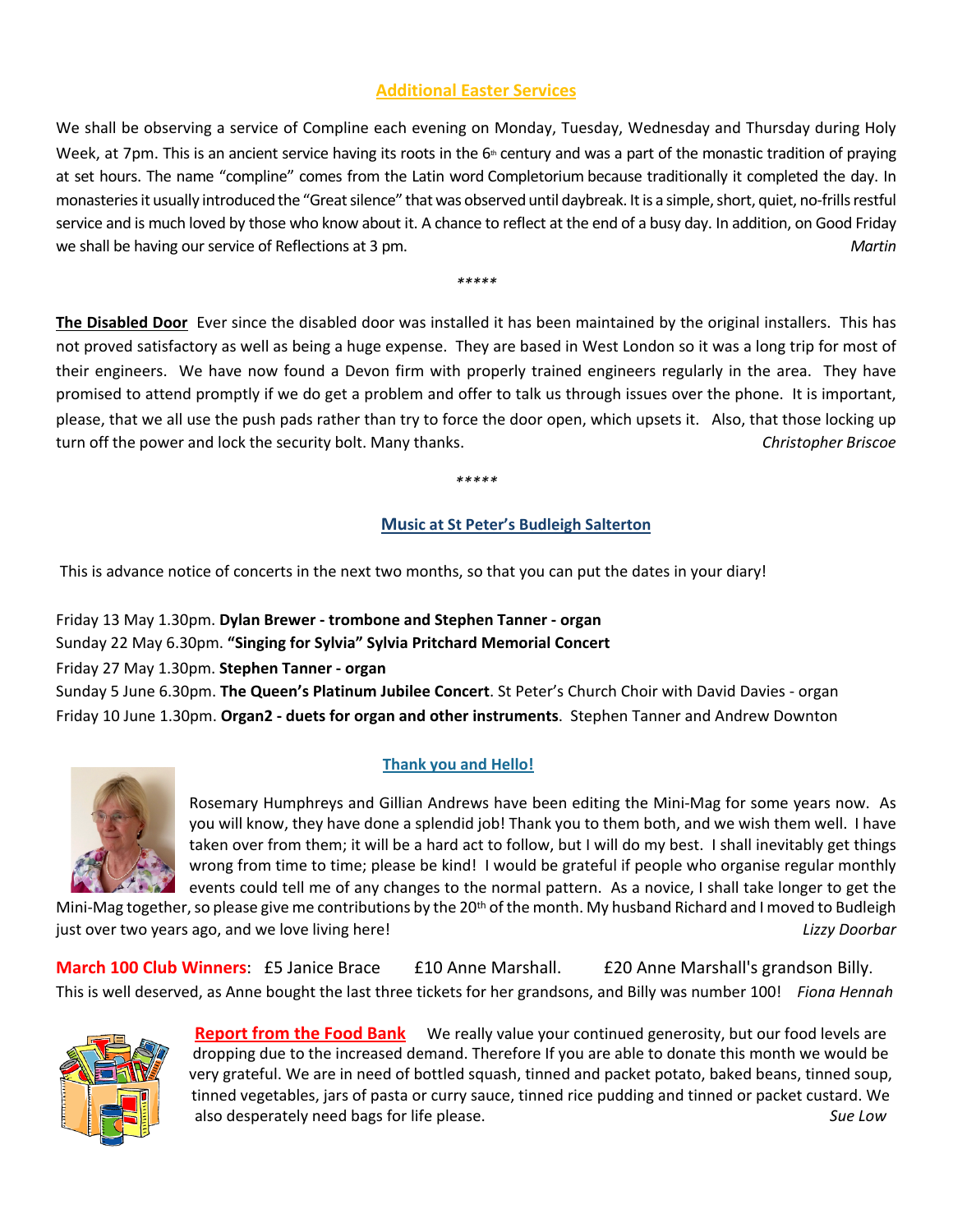#### **Events in Budleigh Salterton Library**

**Friday 8<sup>th</sup> April 2.30pm:** Local author Linda Finlay will be talking about her new book *Farringdon's Fate.* Linda writes historical novels based in Devon. Tickets £3 to include refreshments. Doors open 2.15.

**Tuesday 19<sup>th</sup> April 10.30 am:** *Shipwreck Sam*, a fun and colourful show perfect for children aged 4 – 10 years. Boo to a Goose Theatre company is back! Tickets £3 per child with one free adult per child. Doors open 10.15.



The PTA at school has been busy fundraising, and over the past year have contributed a variety of resources for the school. These include professional art sketchbooks for each child, proper media such as pastels and charcoal. Also PE mats and netball hoops, maths equipment which help to give a visual representation of number to 10, and Base 10 equipment which supports place value at a bigger scale. For reading there have been new books, and subscriptions to junior magazines and newspapers to keep pupils up to date with what is going on around us.

#### **Prayer for Ukraine**

Our faith does not mean believing in impossible things. It is knowing that no event is outside the scope of God's grace and love. The Christ-like God who plunges into the darkness of human suffering and stands along side us, even in the agony of conflict and death and bringing hope to shattered lives. Our Lord said, "I, when I am lifted up will draw all to myself." All, whatever their pain, agony, sorrow or grief may be. May those who suffer in Ukraine and other parts of our world draw strength from those words. May our prayer for them be, "Be our strength in hours of weakness, in our wanderings be our guide. Through endeavour, failure, danger, Father, be thou at our side."

*This* is an extract from a Lent Homily by Prebendary Paul Hancock, the Diocesan Chairman of the Prayer Book Society

#### **Report from the last PCC meeting held on 15<sup>th</sup> February**

St. Peters School: Steve Hitchcock (HeadTeacher) reported high levels of covid among pupils and staff. The school has assisted 60 pupils through our Winter Fuel scheme. The School has adopted a new 'School Vision', which PCC welcomed as it has clear Christian Values.

Treasurer's report: Tony Gray reported that the financial year had proved better than feared, partly due to all structural repairs being postponed, also receipt of some £15k in bequests. The deficit of expenditure over income prior to investment performance was £16,923. Market value of investments was up £30,273, but now look vulnerable due to the invasion of Ukraine. Tony offered to act as Friends co-ordinator, without a committee. This was warmly approved. A new Gift Day will be held in the Spring.

Peter Hall: New floors have been laid in both toilets. Both have also been decorated.

Carpark Scheme: The planning application seemed likely to be granted (and is now approved). We can now apply for a £50k grant from Viridor, seemingly with a good chance. If so, we may be able to proceed this year. Members agreed in principle to charge Church Members to park on weekdays and outside service times, possibly with an annual charge of £60 for a disc. All details require PCC consent. The intention is that no costs will fall on Church Funds. *Christopher Briscoe* \*\*\*\*\*

There is an on-going collection of unwanted bras outside the RMC office. Five large boxes have already been sent off as part of the **Against Breast Cancer** initiative, which is a great achievement! Please continue to provide support (!). Fran